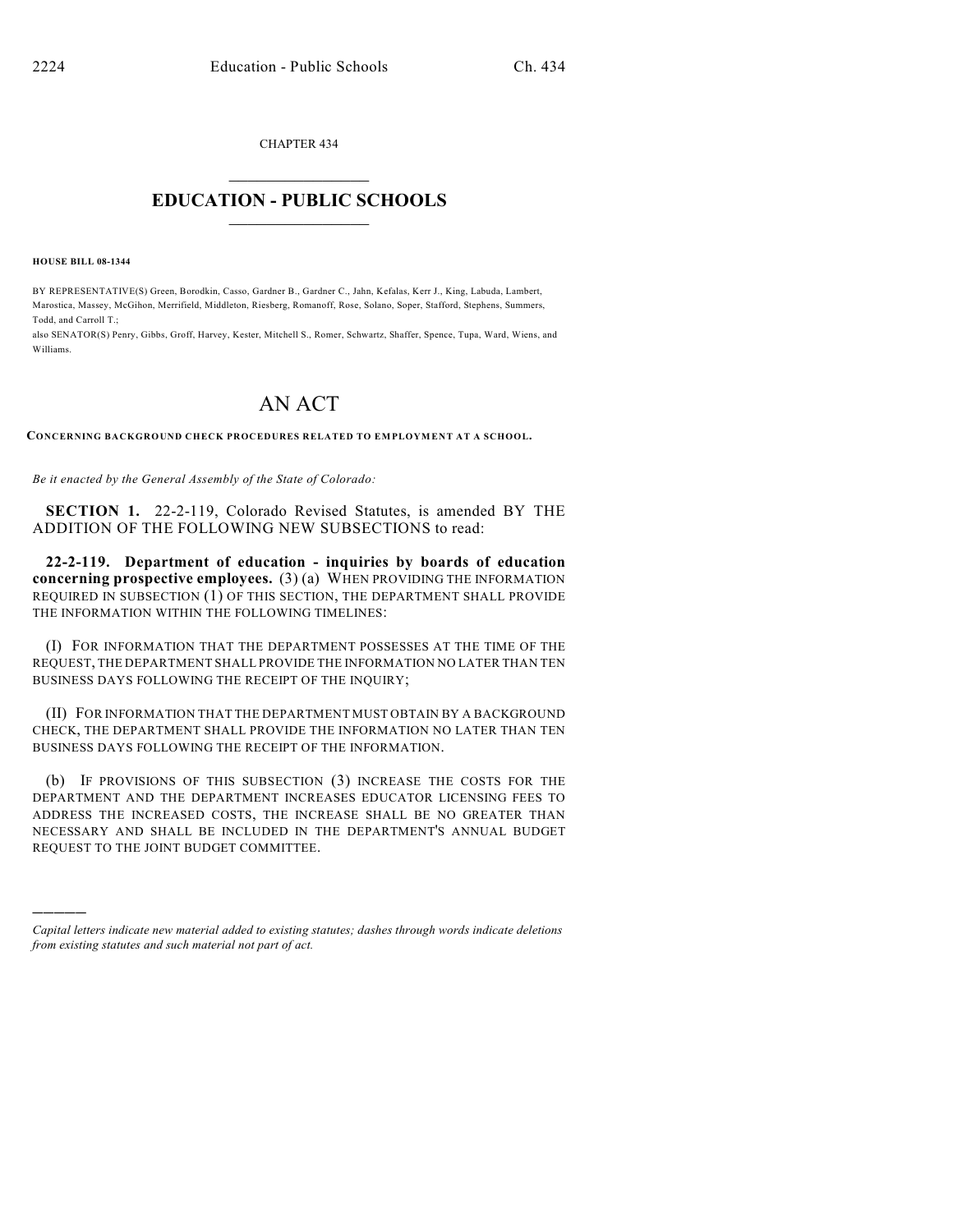(4) (a) A SCHOOL DISTRICT SHALL VERIFY THE RESULTS OF A FINGERPRINT-BASED CRIMINAL HISTORY RECORD CHECK PERFORMED FOR THE DEPARTMENT ON A SCHOOL EMPLOYEE OR APPLICANT, AND THE COLORADO BUREAU OF INVESTIGATION SHALL SHARE THE INFORMATION FROM THE INITIAL FINGERPRINT-BASED CRIMINAL HISTORY RECORD CHECK WITH THE REQUESTING ENTITY.

(b) WHEN THE COLORADO BUREAU OF INVESTIGATION PROVIDES THE DEPARTMENT WITH AN UPDATE REGARDING A SCHOOL EMPLOYEE WHO WAS PREVIOUSLY SUBJECT TO A FINGERPRINT-BASED CRIMINAL HISTORY RECORD CHECK, THE DEPARTMENT SHALL PROVIDE THAT UPDATE TO EACH SCHOOL DISTRICT AND CHARTER SCHOOL IN THE STATE. EACH SCHOOL DISTRICT AND CHARTER SCHOOL SHALL CROSS-CHECK ITS EMPLOYEE LIST WITH THE PROVIDED UPDATE AND TAKE APPROPRIATE ACTION, IF NECESSARY.

**SECTION 2.** 22-32-109.7 (3), Colorado Revised Statutes, is amended to read:

**22-32-109.7. Board of education - specific duties - employment of personnel.** (3) If an employee of a school district is dismissed or resigns as a result of an allegation of unlawful behavior involving a child, including unlawful sexual behavior, which is supported by a preponderance of the evidence, WITHIN TEN BUSINESS DAYS AFTER THE DISMISSAL OR RESIGNATION, the board of education of such THE school district shall notify the department of education and provide any information requested by the department concerning the circumstances of the dismissal or resignation. The district shall also notify the employee that information concerning the employee's dismissal or resignation is being forwarded to the department of education unless such THE notice would conflict with the confidentiality requirements of the "Child Protection Act of 1987", part 3 of article 3 of title 19, C.R.S. A PUBLIC SCHOOL DISTRICT OR CHARTER SCHOOL SHALL NOT ENTER INTO A SETTLEMENT AGREEMENT THAT WOULD RESTRICT THE SCHOOL DISTRICT OR CHARTER SCHOOL FROM SHARING ANY RELEVANT INFORMATION RELATED TO A CONVICTION FOR CHILD ABUSE OR A SEXUAL OFFENSE AGAINST A CHILD AS DEFINED BY SECTION 13-80-103.9 (1) (c), C.R.S., PERTAINING TO THE EMPLOYEE WITH THE DEPARTMENT, ANOTHER SCHOOL DISTRICT, OR CHARTER SCHOOL PERTAINING TO THE INCIDENT UPON WHICH THE DISMISSAL OR RESIGNATION IS BASED.

**SECTION 3.** Article 80 of title 13, Colorado Revised Statutes, is amended BY THE ADDITION OF A NEW SECTION to read:

**13-80-103.9. No limitation of actions - failure to perform a background check by a public entity - injury to a child.** (1) AS USED IN THIS SECTION, UNLESS THE CONTEXT OTHERWISE REQUIRES:

(a) "CHILD" MEANS A PERSON UNDER EIGHTEEN YEARS OF AGE.

(b) "EDUCATION EMPLOYMENT REQUIRED BACKGROUND CHECK" MEANS COMPLYING WITH SECTIONS 22-2-119 AND 22-32-109.7, C.R.S.

(c) "SEXUAL OFFENSE AGAINST A CHILD" SHALL INCLUDE ALL OFFENSES LISTED IN SECTION 18-3-411 (1), C.R.S.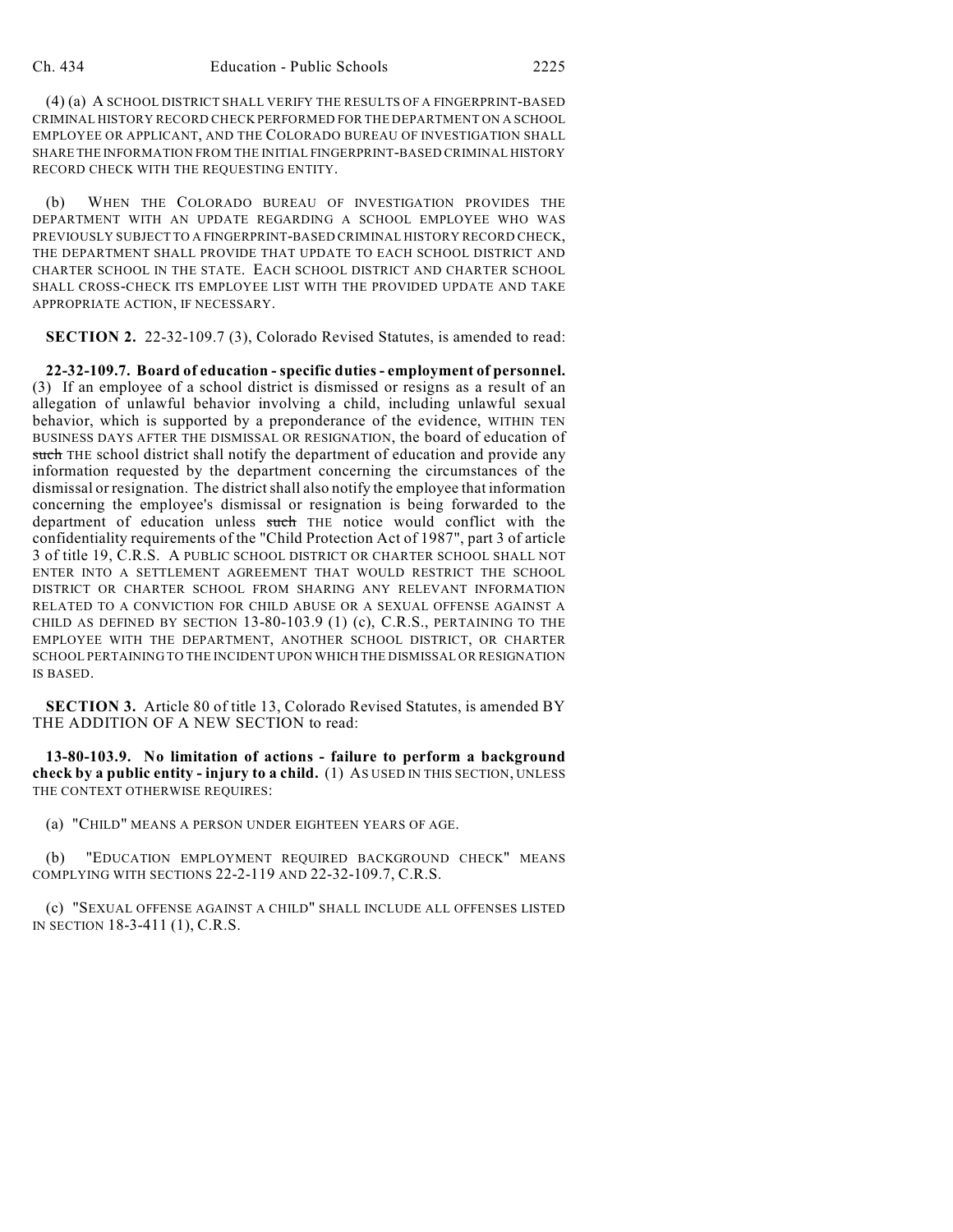(2) NOTWITHSTANDING ANY OTHER STATUTE OF LIMITATIONS SPECIFIED IN THIS ARTICLE OR ANY OTHER PROVISION OF LAW, A CIVIL ACTION, AS DESCRIBED IN SUBSECTION (3) OF THIS SECTION, AGAINST A SCHOOL DISTRICT OR CHARTER SCHOOL FOR FAILURE TO PERFORM AN EDUCATION EMPLOYMENT REQUIRED BACKGROUND CHECK MAY BE BROUGHT AT ANY TIME WITHIN TWO YEARS OF THE AGE OF MAJORITY OF THE PLAINTIFF.

(3) IN BRINGING A CIVIL ACTION FOR FAILURE TO PERFORM AN EDUCATION EMPLOYMENT REQUIRED BACKGROUND CHECK PURSUANT TO THIS SECTION, A PLAINTIFF SHALL MAKE A PRIMA FACIE SHOWING OF THE FOLLOWING FACTS AND CIRCUMSTANCES:

(a) THE SCHOOL DISTRICT OR CHARTER SCHOOL, IN HIRING AN INDIVIDUAL TO WORK WITH CHILDREN OR IN A SETTING WITH CHILDREN, OR THE DEPARTMENT OF EDUCATION DID NOT PERFORM AN EDUCATION EMPLOYMENT REQUIRED BACKGROUND CHECK OF THE INDIVIDUAL, AND THE FAILURE TO CONDUCT THE REQUIRED BACKGROUND CHECK WAS THE RESULT OF THE SCHOOL DISTRICT'S OR CHARTER SCHOOL'S DELIBERATE INDIFFERENCE OR RECKLESS DISREGARD OF ITS OBLIGATIONS TO CONDUCT THE BACKGROUND CHECK AS PROVIDED BY LAW; ORDINARY NEGLIGENCE OR UNINTENTIONAL OVERSIGHT IS NOT SUFFICIENT.

(b) THE INDIVIDUAL, AT THE TIME OF HIRING, HAD A CRIMINAL RECORD THAT INCLUDED ONE OR MORE CONVICTIONS FOR THE OFFENSE OF SEXUAL ASSAULT AS DESCRIBED IN SECTION 18-3-402, C.R.S., FOR A SEXUAL OFFENSE AGAINST A CHILD, OR FOR CHILD ABUSE AS DESCRIBED IN SECTION 18-6-401, C.R.S., OR THE INDIVIDUAL HAD BEEN DISMISSED OR HAD RESIGNED FROM A SCHOOL DISTRICT UNDER THE CIRCUMSTANCES DESCRIBED IN SECTION 22-32-109.7 (1) (b), C.R.S.; AND

(c) THE INDIVIDUAL COMMITTED ONE OF THE FOLLOWING OFFENSES AGAINST A CHILD WITH WHOM THE INDIVIDUAL CAME IN CONTACT IN THE COURSE OF HIS OR HER EMPLOYMENT WITH THE SCHOOL DISTRICT OR CHARTER SCHOOL:

(I) SEXUAL ASSAULT AS DESCRIBED IN SECTION 18-3-402, C.R.S.;

(II) SEXUAL OFFENSE AGAINST A CHILD; OR

(III) CHILD ABUSE AS DESCRIBED IN SECTION 18-6-401, C.R.S.

(4) AN ACTION MAY NOT BE BROUGHT PURSUANT TO SUBSECTION (3) OF THIS SECTION IF THE DEFENDANT IS DECEASED OR IS INCAPACITATED TO THE EXTENT THAT THE SCHOOL DISTRICT OR CHARTER SCHOOL IS INCAPABLE OF RENDERING A DEFENSE TO THE ACTION.

**SECTION 4.** 24-10-106 (1), Colorado Revised Statutes, is amended BY THE ADDITION OF A NEW PARAGRAPH to read:

**24-10-106. Immunity and partial waiver.** (1) A public entity shall be immune from liability in all claims for injury which lie in tort or could lie in tort regardless of whether that may be the type of action or the form of relief chosen by the claimant except as provided otherwise in this section. Sovereign immunity is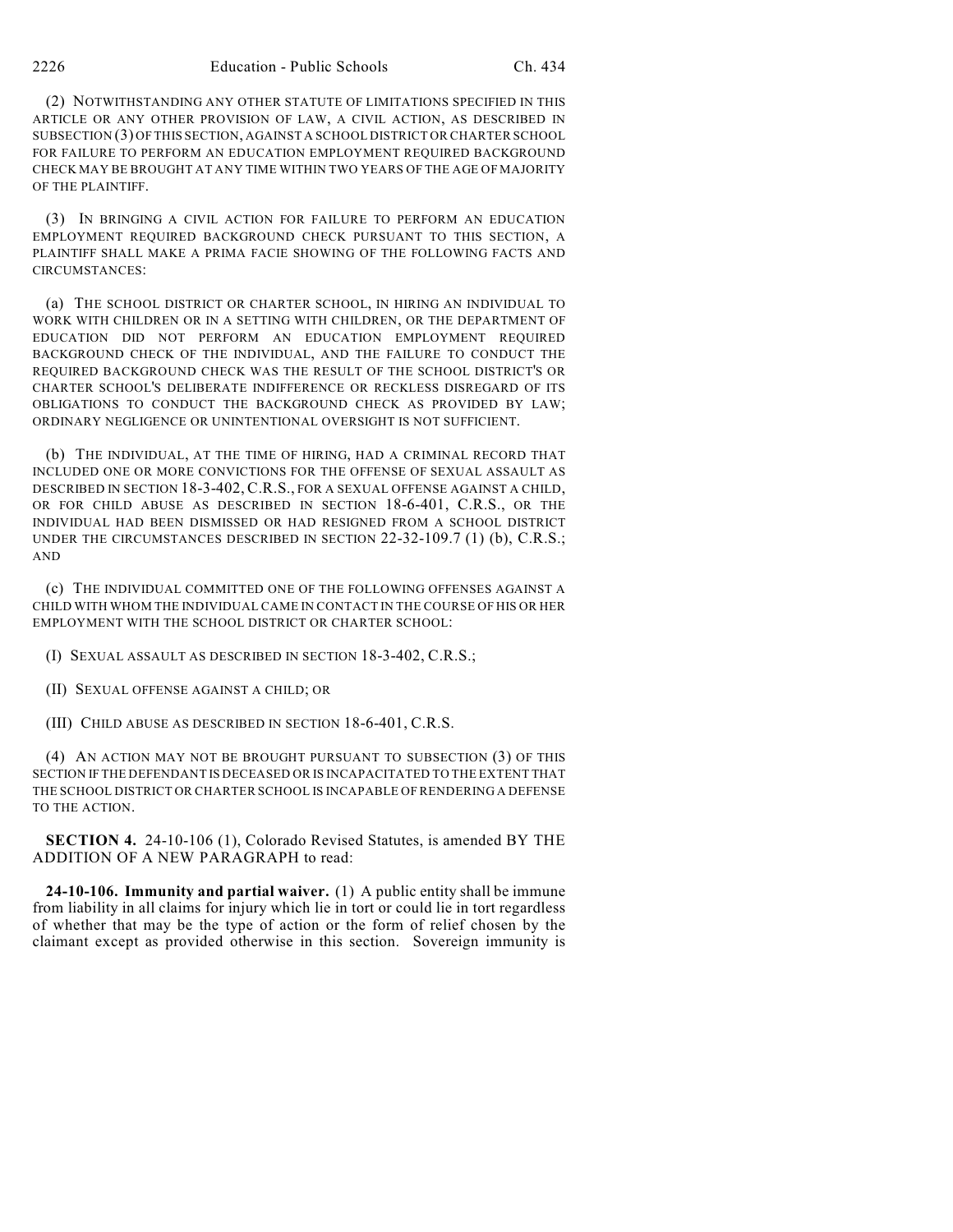waived by a public entity in an action for injuries resulting from:

(h) FAILURE TO PERFORM AN EDUCATION EMPLOYMENT REQUIRED BACKGROUND CHECK AS DESCRIBED IN SECTION 13-80-103.9, C.R.S.

**SECTION 5.** 22-60.5-107, Colorado Revised Statutes, is amended BY THE ADDITION OF A NEW SUBSECTION to read:

**22-60.5-107. Grounds for denying, annulling, suspending, or revoking license, certificate, endorsement, or authorization.** (8) WHEN AN APPLICANT'S OR HOLDER'S LICENSE IS DENIED, ANNULLED, SUSPENDED, OR REVOKED PURSUANT TO THE PROVISIONS OF SUBSECTION (2.5) OF THIS SECTION, THE DEPARTMENT OF EDUCATION SHALL POST THE NAME OF THE PERSON AND BASIS FOR THE DENIAL, ANNULMENT, SUSPENSION, OR REVOCATION ON ITS WEB SITE.

**SECTION 6.** 22-60.5-108, Colorado Revised Statutes, is amended to read:

**22-60.5-108. Procedure - denial, suspension, annulment, or revocation license, certificate, endorsement, or authorization.** (1) Procedures for the denial, suspension, revocation, or annulment of any license, certificate, endorsement, or authorization shall be in accordance with the provisions of sections 24-4-102 to 24-4-107, C.R.S.; except that, where judicial review is pending or the time in which to seek judicial review has not elapsed, the department of education may take emergency action relating to the annulment, suspension, or revocation of any license, certificate, endorsement, or authorization, and the expiration date of any license, certificate, endorsement, or authorization shall not be extended, even though judicial review is pending or the time for seeking such review has not elapsed.

(2) WHEN THE DEPARTMENT OF EDUCATION DENIES, ANNULS, SUSPENDS, OR REVOKES A LICENSE, CERTIFICATE, ENDORSEMENT, OR AUTHORIZATION BECAUSE THE APPLICANT OR HOLDER WAS CONVICTED OF FELONY CHILD ABUSE OR A FELONY OFFENSE INVOLVING UNLAWFUL SEXUAL BEHAVIOR PURSUANT TO SECTION 22-60.5-107 (2.5), THE DEPARTMENT SHALL RELEASE THE NAME OF THAT INDIVIDUAL TO THE PUBLIC.

(3) WHEN THE DEPARTMENT OF EDUCATION REVOKES A LICENSE, CERTIFICATE, ENDORSEMENT, OR AUTHORIZATION BECAUSE THE APPLICANT OR HOLDER WAS CONVICTED OF FELONY CHILD ABUSE OR A FELONY OFFENSE INVOLVING UNLAWFUL SEXUAL BEHAVIOR PURSUANT TO SECTION 22-60.5-107 (2.5), THE DEPARTMENT SHALL ENTER INTO A SETTLEMENT AGREEMENT WITH THAT INDIVIDUAL THAT PROHIBITS THE INDIVIDUAL FROM EVER TEACHING AT A PUBLIC OR PRIVATE SCHOOL IN THE UNITED STATES.

**SECTION 7. Effective date - applicability.** This act shall take effect upon passage and shall apply to actions accruing on or after the effective date of this act.